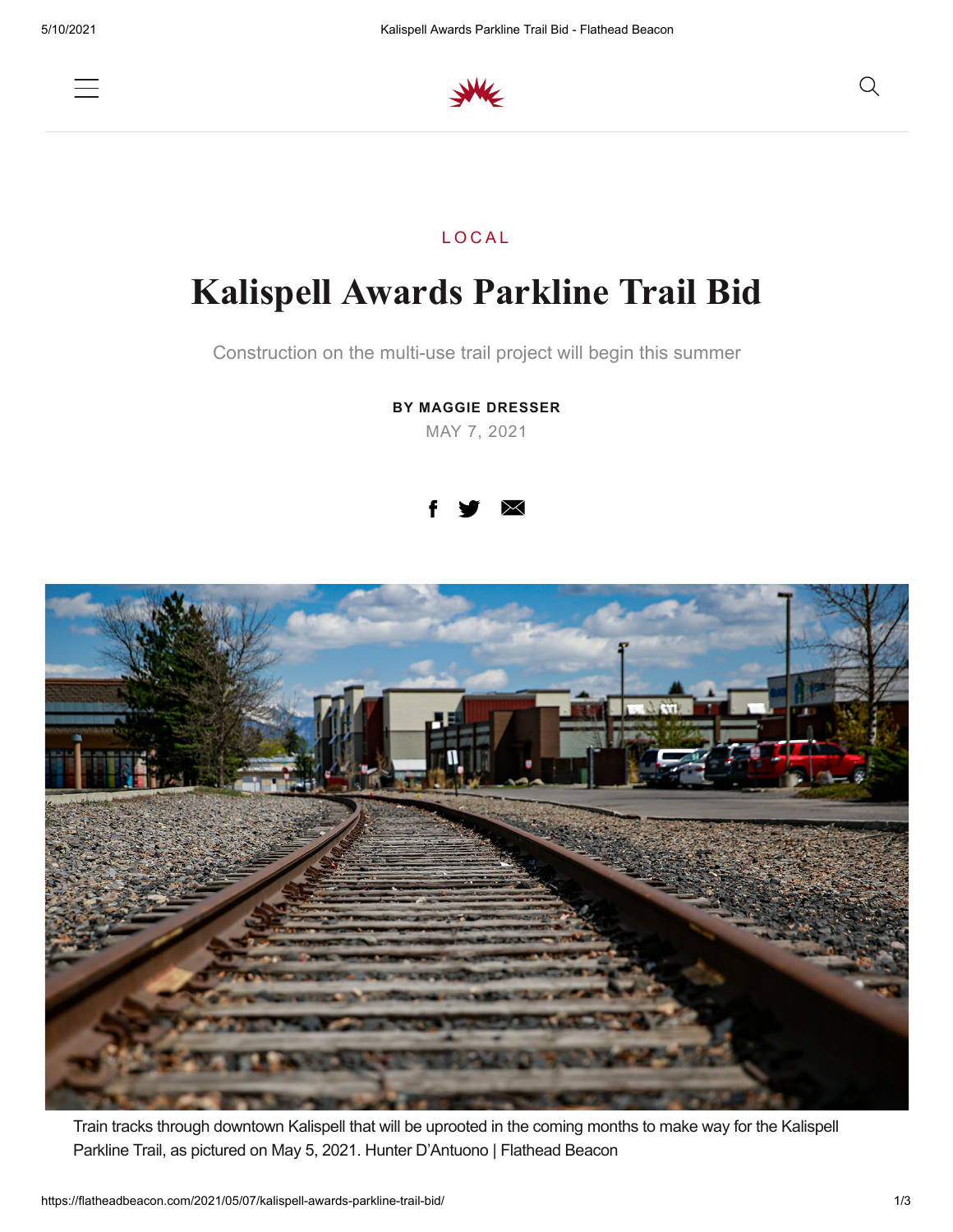At its May 3 meeting, the Kalispell City Council awarded a base bid and add-ons to Sandry Construction for the Kalispell Parkline Trail, a multi-use path for which construction will begin this summer.

The council approved an \$8.1 million overall budget for the project. Officials estimated the total bid is \$2.5 million over budget due to rising material and labor costs.

While the city already had \$3.8 million from the Transportation Investment Economic Recovery (TIGER) grant and \$1.2 million set aside for the project, officials are working to redirect additional funds, which could include a \$1 million transfer to the west side tax increment financing, redirecting 20% of reserves from the city's general fund, \$525,000 in block grants and \$828,000 for Old School Station lot sales.

"The reserve policy and that fund has allowed us to weather some of those storms for onetime fund expenditures," City Manager Doug Russell said.

Sandry Construction's base bid of \$5,993,677, not including construction administration, compared to the initial estimate of \$4,768,540, which officials say was conducted several years ago.

In addition to the base bid, there are eight additives for the project, which include seeding and irrigation, lighting, U.S. Highway 2 bridge improvements, first spare conduit, second spare conduit, site furnishings, west end at Meridian and plaza map etching.

Councilor Sid Daoud was concerned that dipping into the reserve fund would eventually require raising taxes.

"I'm cautious about digging into these reserves if it's not an emergency," Daoud said.

Daoud attempted to amend the resolution to strike five of the eight additives from the project, but the motion failed with the remainder of the council in support of the full project.

"I do think it is important that we make this investment," Councilor Kyle Waterman said. "To me, it's about investment to our other partners who are along the Parkline Trail. Those are going to be developers but those are also community partners … The city's able to show that we're putting our best foot forward."